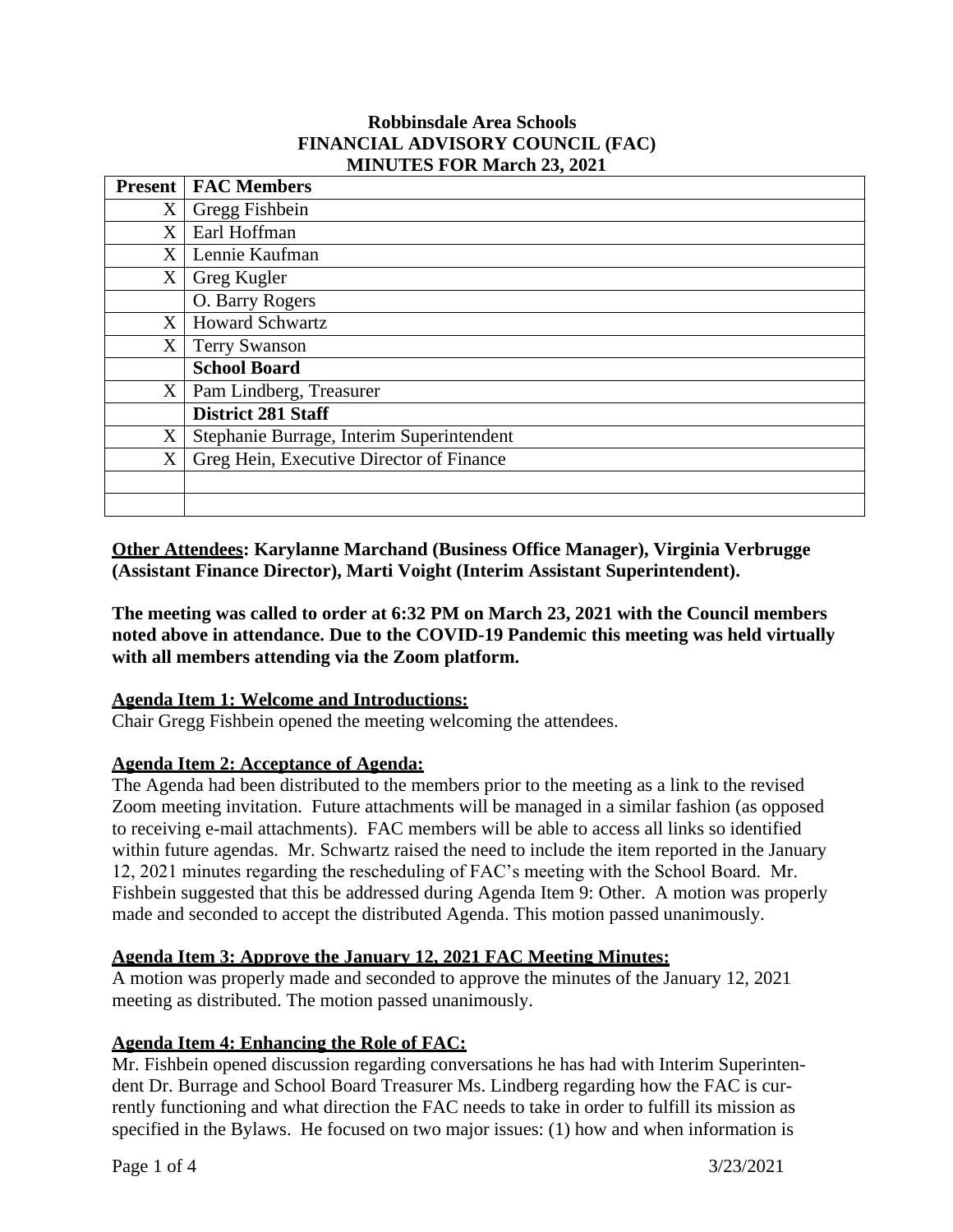provided to the FAC for consideration; and (2) clarification by the School Board regarding FAC's role, as well as FAC's relationship with the Executive Director for Finance. "Are we truly *advisory* before the School Board meets and approves various administrative recommendations, or are we simply a rubber stamp after the fact?"

Dr. Burrage commented that she has recognized a "piece missing" when the FAC has not been involved at the Cabinet Task Force level where all of the administrative recommendations are evaluated, including financial impacts. Consequently, two FAC members would be invited to the Cabinet Task Force. In addition, Dr. Burrage recommended that the FAC should meet with the School Board twice per year. Presently, the Bylaws only specify one annual meeting. Finally, Dr. Burrage believed these recommendations were in harmony with the current Bylaws. The Cabinet Task Force usually meets every week on Monday, beginning at either 9:00 or 10:00 AM.

Mr. Fishbein asked for volunteers for the two Cabinet Task Force FAC members. Howard Schwartz, Earl Hoffman, and Greg Kugler expressed an interest. Dr. Burrage suggested that maybe some kind of rotation might allow all three FAC volunteers to participate. Mr. Fishbein agreed to take that suggestion under consideration and discuss further with the prospective FAC volunteers.

Mr. Fishbein announced that the FAC would be meeting with the School Board on June 7, 2021. At the next FAC meeting Mr. Fishbein recommended that there be a discussion on the agenda regarding proposing a Bylaws amendment to formally include language supporting two FAC/School Board meetings.

## **Agenda Item 5: Final Audit –Follow-up from January 12 Meeting:**

Mr. Hein presented the *FY20 Comprehensive Annual Financial Report* and accompanying *Management Report*. A detailed discussion ensured regarding:

- Per-pupil spending data, including Sites/Building expenditures and capacity issues that would be impacted by enrollment declines.
- Enrollment trends, including impact of the pandemic and how many students the District might be losing to various competition options (i.e., "market share" losses).
- Excess building capacity costs, including custodial overhead and maintenance.

Mr. Hein also reviewed findings in the *Management Report*:

- All items found deficient have been corrected.
- Food Service bad debt situation needs to be addressed soon as there is still \$287,000 in bad debt beyond that which was written off during FY2020. Mr. Schwartz reiterated that this Food Service debt issue is not new and had been addressed by the FAC last year with a recommendation that the School Board needed to develop a policy that would effectively reduce the prospect of unpaid meals.

Mr. Fishbein expressed on behalf of the FAC a real appreciation for the excellent work done by the Finance Division and Mr. Hein. The auditor's *Management Report* stated that their overall impression was that the District's financial reporting is well-managed. Ms. Lindberg asked that the FAC convey this message to the public as part of the FAC's charge.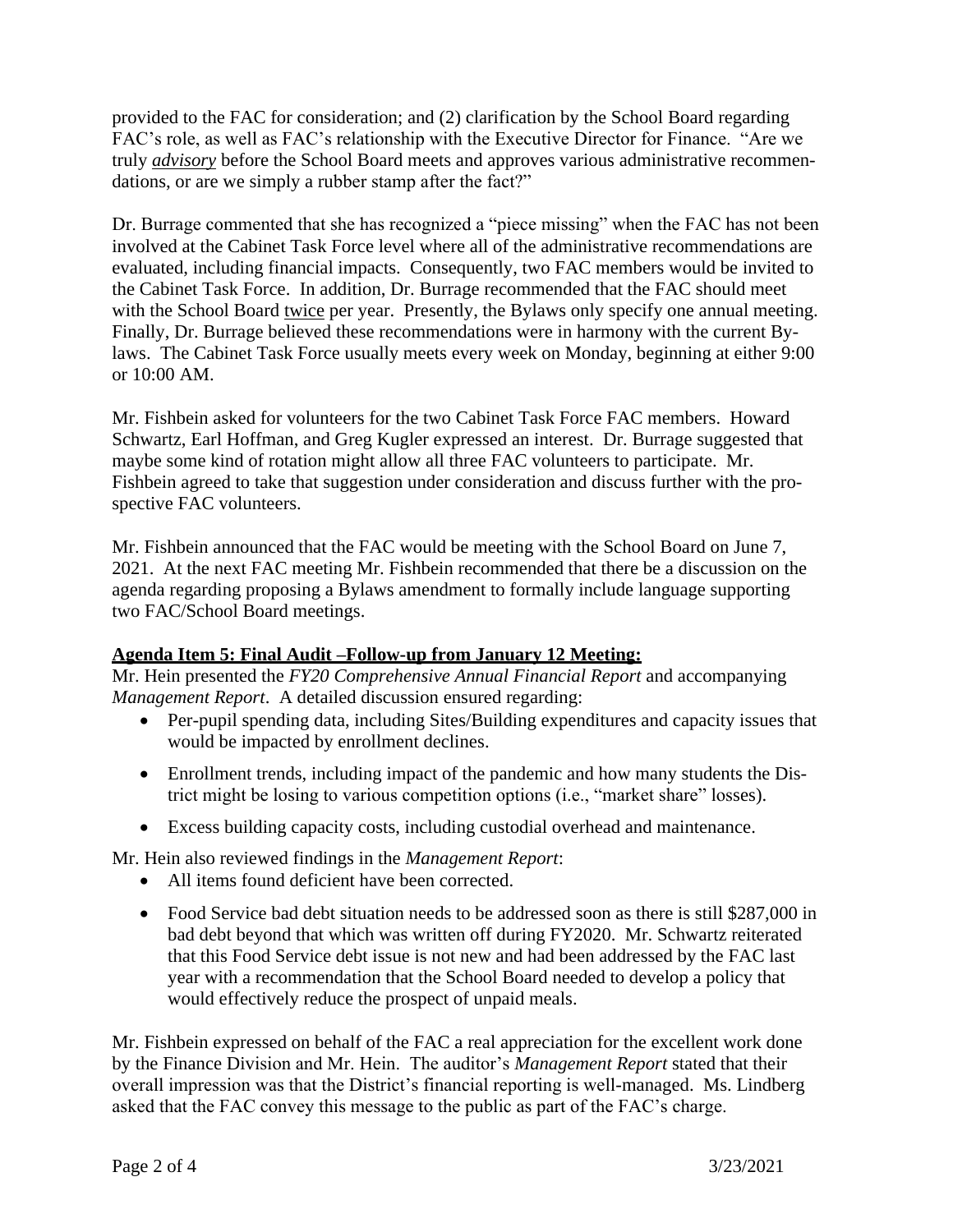Mr. Hein reiterated that only structural changes in revenue and expense (as opposed to onetime revenue and/or soft funding opportunities) will continue to reflect School Board commitment to balancing the budget and enhancing the Unrestricted Fund Balance.

On the subject of federal and state COVID funding support, Mr. Hein reported that "COVID-2" represents an additional \$9.6 million to compensate for extraordinary costs incurred in the provision of unique COVID-related District expenses. This is in addition to the \$3.85 million received under CRF and the \$3.47 million received under CARES-1. It was requested that for the next FAC meeting Mr. Hein would produce reports on what and how these funds have been spent.

## **Agenda Item 6: Transportation Update:**

Mr. Hein presented an update on the current status of Transportation bidding in conjunction with discussions pertaining to changing bell times at the Elementary, Middle and High Schools. Busing "efficiency" translates to reducing the number of buses and bus runs. By changing bell times [i.e., Elementary  $(8:00 \text{ AM} - 2:20 \text{ PM})$ , High School  $(8:30 \text{ AM} - 3:20 \text{ PM})$ PM), Middle School/SEA/RSI (9:15 AM – 4:00 PM)], the District could experience a reduction in 10-11 regular bus routes thereby generating potential savings of ~\$500,000. District Transportation currently follows a hybrid model whereby the District provides certain services along with First Student. Three proposals were received: First Student, Durham School Services, United Transportation. Providing all transportation services on an in-house basis has also been considered as an option. Mr. Hein also presented other ancillary costs (e.g., terminal upgrades, human resource expenses, etc.). Action on both Transportation and Bell Schedule will be taken up by the School Board at their next meeting.

#### **Agenda Item 7: Building Capacity Study Update:**

No additional information at this time. More information to be presented at the next FAC meeting.

## **Agenda Item 8: School Learning Pathways:**

In Dr. Burrage's absence, Interim Assistant Superintendent Marti Voight presented the Learning Pathways proposal currently under consideration by the School Board. Substantial questions were raised regarding how this program approach supports maintaining and increasing District enrollments, both residential students along with open enrollment students. Serious concerns were expressed regarding the loss of resident students to other districts and schools, along with how the pandemic will impact the number of students returning in the fall. How will the enrollment projections offset any increased costs associated with implementing School Learning Pathways? There was general consensus among FAC members that Mr. Hein needs to present a pro forma on financials associated with this proposal at our next meeting. Dr. Voight indicated that she would arrange for Ms. Meghan Hickey, Director for Student Services, to attend the next FAC meeting.

## **Agenda Item 9: Other:**

- Future FAC meeting date: May 11, 2021.
- School Board Business Meeting/Work Session: April 6, 2021, @ 6:00 PM.
- FAC Report to School Board: June 7, 2021, @ 6:30 PM.